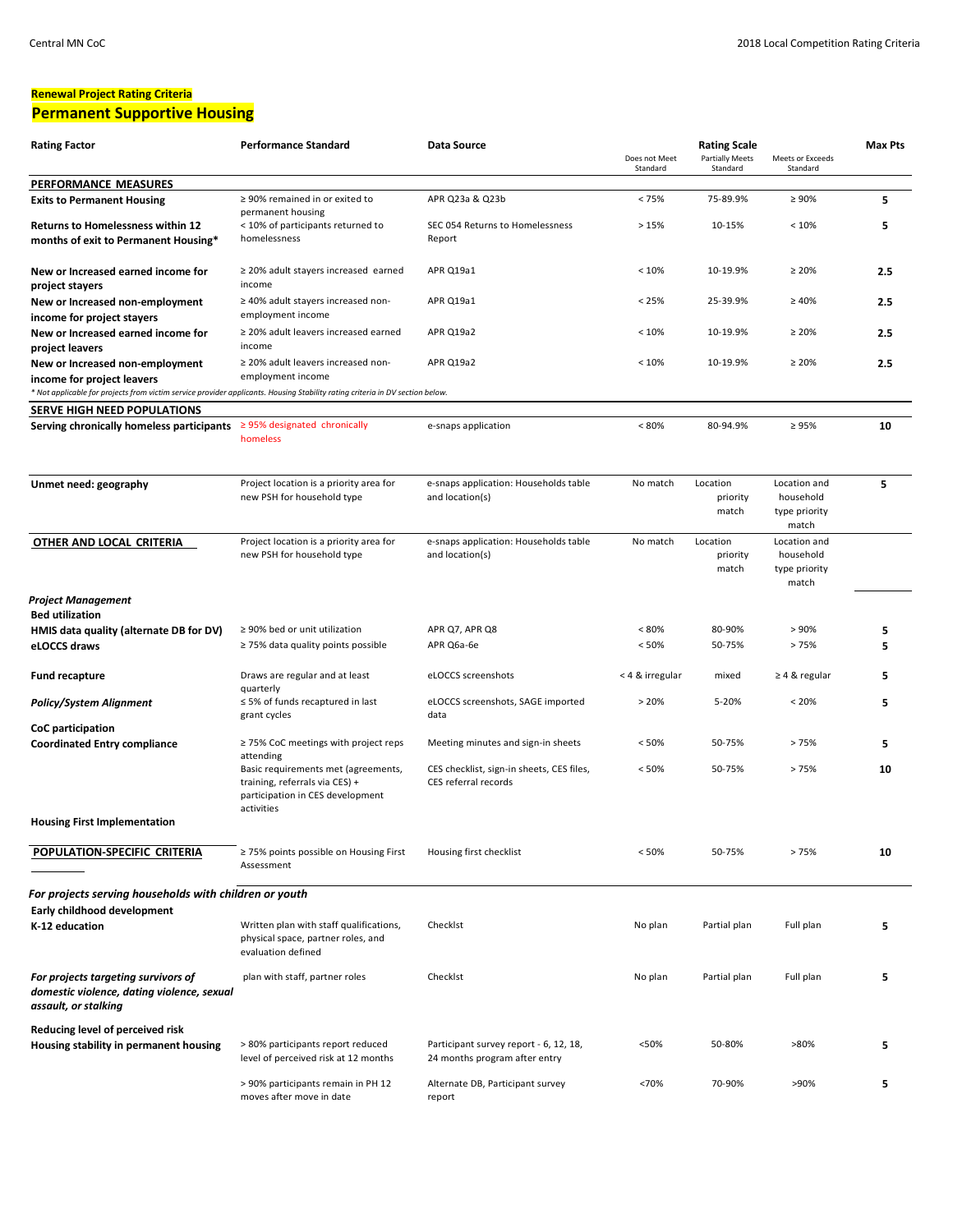#### **Renewal Project Rating Criteria Rapid Re-Housing**

| <b>Rating Factor</b>                                                                                                                         | <b>Performance Standard</b>                                                                                             | Data Source                                                             | Does not Meet<br>Standard | <b>Rating Scale</b><br><b>Partially Meets</b><br>Standard | Meets or Exceeds<br>Standard               | <b>Max Pts</b> |
|----------------------------------------------------------------------------------------------------------------------------------------------|-------------------------------------------------------------------------------------------------------------------------|-------------------------------------------------------------------------|---------------------------|-----------------------------------------------------------|--------------------------------------------|----------------|
| PERFORMANCE MEASURES                                                                                                                         |                                                                                                                         |                                                                         |                           |                                                           |                                            |                |
| <b>Exits to Permanent Housing</b>                                                                                                            | $\geq$ 90% remained in or exited to                                                                                     | APR Q23a & Q23b                                                         | $< 80\%$                  | 80-89.9%                                                  | $\geq 90\%$                                | 5              |
| <b>Returns to Homelessness within 12</b>                                                                                                     | permanent housing<br>< 10% of participants returned to                                                                  | SEC 054 Returns to Homelessness                                         | >15%                      | 10-15%                                                    | < 10%                                      | 5              |
| months of exit to Permanent Housing*                                                                                                         | homelessness                                                                                                            | Report                                                                  |                           |                                                           |                                            |                |
|                                                                                                                                              |                                                                                                                         |                                                                         |                           |                                                           |                                            |                |
| New or Increased earned income for                                                                                                           | $\geq$ 20% adult leavers increased earned                                                                               | APR Q19a2                                                               | < 10%                     | 10-19.9%                                                  | $\geq 20\%$                                | 2.5            |
| project leavers                                                                                                                              | income                                                                                                                  |                                                                         |                           |                                                           |                                            |                |
| New or Increased non-employment                                                                                                              | ≥ 20% adult leavers increased non-                                                                                      | APR Q19a2                                                               | < 10%                     | 10-19.9%                                                  | $\geq 20\%$                                | 2.5            |
| income for project leavers                                                                                                                   | employment income                                                                                                       |                                                                         |                           |                                                           |                                            |                |
| * Not applicable for projects from victim service provider applicants. Housing Stability rating criteria in DV section below.                |                                                                                                                         |                                                                         |                           |                                                           |                                            |                |
| SERVE HIGH NEED POPULATIONS                                                                                                                  |                                                                                                                         |                                                                         |                           |                                                           |                                            |                |
| Serving chronically homeless participants $\geq 30\%$ designated chronically                                                                 | homeless                                                                                                                | e-snaps application                                                     | < 20%                     | 20-29.9%                                                  | $\geq 30\%$                                | 10             |
| Unmet need: geography                                                                                                                        | Project location is a priority area for<br>new PSH for household type                                                   | e-snaps application: Households table<br>and location(s)                | No match                  | Location<br>priority<br>match                             | Location and<br>household<br>type priority | 5              |
|                                                                                                                                              |                                                                                                                         |                                                                         |                           |                                                           | match                                      |                |
| OTHER AND LOCAL CRITERIA                                                                                                                     |                                                                                                                         |                                                                         |                           |                                                           |                                            |                |
| <b>Project Management</b>                                                                                                                    |                                                                                                                         |                                                                         |                           |                                                           |                                            |                |
| <b>Bed utilization</b>                                                                                                                       | ≥ 90% bed or unit utilization                                                                                           | APR Q7, APR Q8                                                          | < 80%                     | 80-90%                                                    | > 90%                                      | 5              |
| HMIS data quality (or alternate DB for<br>DV)                                                                                                | $\geq$ 75% data quality points possible                                                                                 | APR Q6a-6e                                                              | < 50%                     | 50-75%                                                    | >75%                                       | 5              |
| eLOCCS draws                                                                                                                                 | Draws are regular and at least<br>quarterly                                                                             | eLOCCS screenshots                                                      | < 4 & irregular           | mixed                                                     | $\geq 4$ & regular                         | 5              |
| HMIS data quality (alternate DB for DV)                                                                                                      | $\leq$ 5% of funds recaptured in last two<br>grant cycles                                                               | eLOCCS screenshots, SAGE imported<br>data                               | > 20%                     | 5-20%                                                     | $< 20\%$                                   | 5              |
| <b>Policy/System Alignment</b>                                                                                                               |                                                                                                                         |                                                                         |                           |                                                           |                                            |                |
| CoC participation                                                                                                                            | ≥ 75% CoC meetings with project reps<br>attending                                                                       | Meeting minutes and sign-in sheets                                      | < 50%                     | 50-75%                                                    | >75%                                       | 5              |
| <b>Coordinated Entry compliance</b>                                                                                                          | Basic requirements met (agreements,<br>training, referrals via CES) +<br>participation in CES development<br>activities | CES checklist, sign-in sheets, CES files,<br>CES referral records       | < 50%                     | 50-75%                                                    | >75%                                       | 10             |
| <b>Equal Access Rule compliance</b>                                                                                                          | Fewer than 5 elements have a "no"<br>response or are not verified                                                       | Equal access checklist                                                  | $>10$ no                  | 5-10 no                                                   | $< 5$ no                                   | 5              |
| <b>Housing First Implementation</b>                                                                                                          | ≥ 75% points possible on Housing First<br>Assessment                                                                    | Housing first checklist                                                 | < 50%                     | 50-75%                                                    | >75%                                       | 10             |
| POPULATION-SPECIFIC CRITERIA                                                                                                                 |                                                                                                                         |                                                                         |                           |                                                           |                                            |                |
| For projects serving households with children or youth                                                                                       |                                                                                                                         |                                                                         |                           |                                                           |                                            |                |
| Early childhood development                                                                                                                  | Written plan with staff qualifications,<br>physical space, partner roles, and<br>evaluation defined                     | Checklst                                                                | No plan                   | Partial plan                                              | Full plan                                  | 5              |
| K-12 education                                                                                                                               | Plan with staff and , partner roles,                                                                                    | Checklst                                                                | No plan                   | Partial plan                                              | Full plan                                  | 5              |
| For projects targeting survivors of domestic violence, dating violence, sexual assault, or stalking<br>Rapid connection to permanent housing | < 6 months                                                                                                              | Alternate DB, PH movein date -<br>program entry date                    | No plan                   | Partial plan                                              | Full plan                                  | 5              |
| Reducing level of perceived risk                                                                                                             | > 80% participants report reduced<br>level of perceived risk at 12 months                                               | Participant survey report - 6, 12, 18,<br>24 months program after entry | <50%                      | 50-80%                                                    | >80%                                       | 5              |
| Housing stability in permanent housing                                                                                                       | > 90% participants remain in PH 12<br>moves after move in date                                                          | Alternate DB, Participant survey<br>report                              | <70%                      | 70-90%                                                    | >90%                                       | 5              |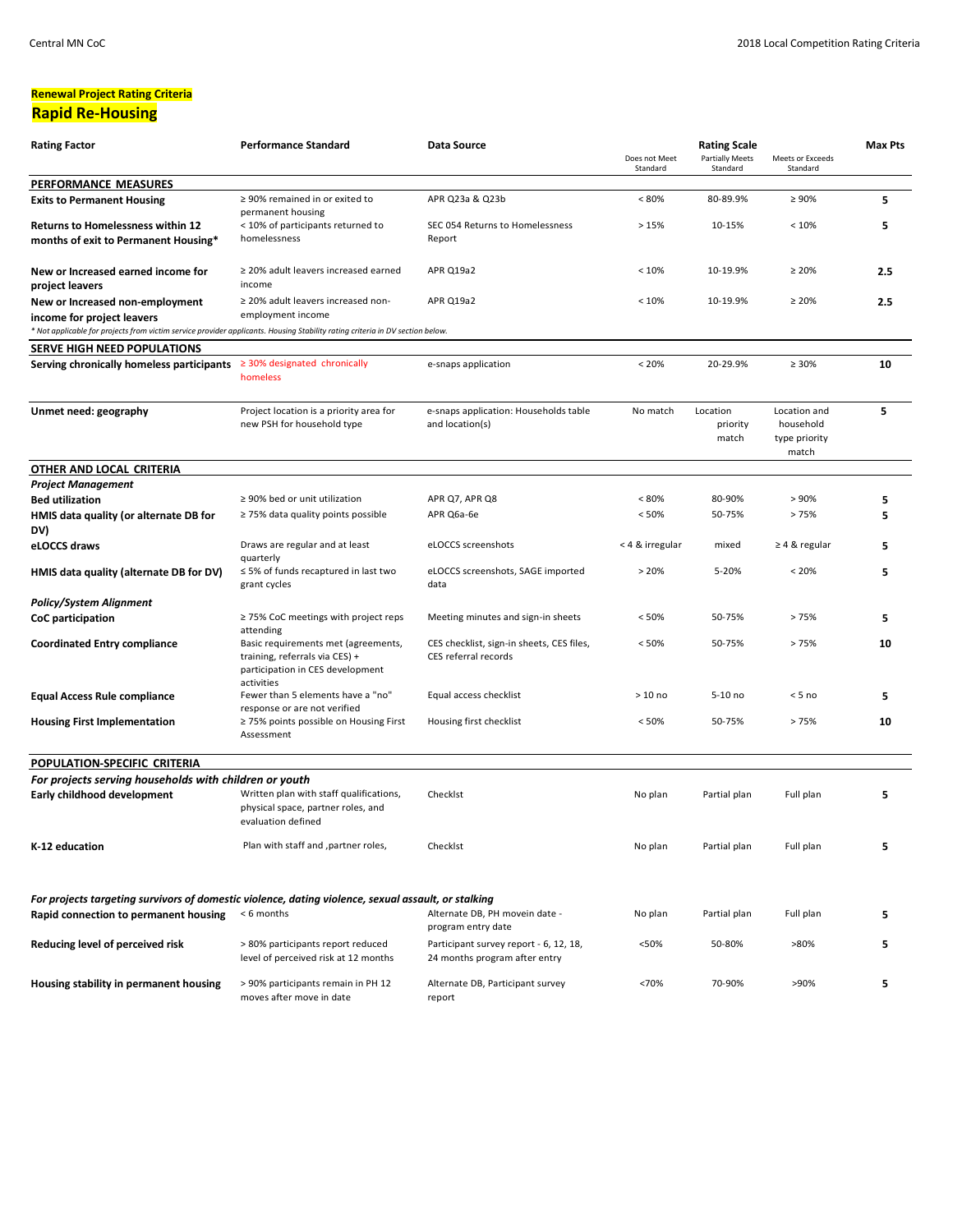## **New Project Rating Criteria Non-Expansion Permanent Supportive Housing**

| <b>Rating Factor</b>                                                                                | <b>Performance Standard</b>                                                                                                                                   | Data Source                                                                        | Does not Meet<br>Standard                              | <b>Rating Scale</b><br><b>Partially Meets</b><br>Standard                                                 | Meets or Exceeds<br>Standard                                  | <b>Max Pts</b> |
|-----------------------------------------------------------------------------------------------------|---------------------------------------------------------------------------------------------------------------------------------------------------------------|------------------------------------------------------------------------------------|--------------------------------------------------------|-----------------------------------------------------------------------------------------------------------|---------------------------------------------------------------|----------------|
| <b>CAPACITY TO ENHANCE SYSTEM PERFORMANCE</b>                                                       |                                                                                                                                                               |                                                                                    |                                                        |                                                                                                           |                                                               |                |
| <b>Exits to Permanent Housing</b>                                                                   | Clear plan for supporting PH<br>placement                                                                                                                     | New project narrative, e-snaps<br>application                                      |                                                        | Non-specific or -                                                                                         |                                                               | 5              |
| <b>Returns to Homelessness within 12</b><br>months of exit to Permanent Housing                     | Clear plan for preventing returns to<br>homelessness                                                                                                          | New project narrative, e-snaps<br>application                                      | No plan, or plan<br>does not                           | relevant plan<br>elements,                                                                                | Detailed plan,<br>connected to                                | 5              |
| New or Increased earned income for<br>project participants                                          | Clear plan for increasing participant<br>earned income                                                                                                        | New project narrative, e-snaps<br>application                                      | connect to<br>renewal                                  | unclear path to<br>meeting                                                                                | renewal project<br>standard                                   | 2.5            |
| New or Increased non-employment<br>income for project participants                                  | Clear plan for increasing participant<br>non-employment income                                                                                                | New project narrative, e-snaps<br>application                                      | standard                                               | renewal<br>standard                                                                                       |                                                               | 2.5            |
|                                                                                                     |                                                                                                                                                               |                                                                                    |                                                        |                                                                                                           |                                                               |                |
| SERVE HIGH NEED POPULATIONS<br><b>Serving chronically homeless participants</b>                     | $\geq$ 95% designated chronically                                                                                                                             | e-snaps application: Subpopulations                                                | < 100%                                                 |                                                                                                           | 100%                                                          | 5              |
|                                                                                                     | homeless                                                                                                                                                      | table                                                                              |                                                        |                                                                                                           |                                                               |                |
| Unmet need: geography                                                                               | Project location is a priority area for<br>new PSH for household type                                                                                         | e-snaps application: Households table<br>and location(s)                           | No match                                               | Location priority<br>match                                                                                | Location and<br>household type<br>priority match              | 5              |
| Serving Specific homeless participants                                                              | Project model targeted to unmet need<br>for DV/SA, recovery, or reentry<br>populations                                                                        | e-snaps application: project<br>description, services, and<br>subpopulations table | No unmet need<br>match                                 | Unmet need<br>match with one<br>housing site                                                              | Unmet need<br>match with<br>multiple<br>housing sites         | 5              |
| <b>OTHER AND LOCAL CRITERIA</b>                                                                     |                                                                                                                                                               |                                                                                    |                                                        |                                                                                                           |                                                               |                |
| <b>Project Management</b>                                                                           |                                                                                                                                                               |                                                                                    |                                                        |                                                                                                           |                                                               |                |
| <b>Federal funds experience</b>                                                                     | Demonstrated capacity to manage                                                                                                                               | e-snaps application, new project                                                   | 0 federal or                                           | 1-3 federal or                                                                                            | 4+ federal or                                                 | 5              |
| HMIS data quality (alternate DB for DV)                                                             | federal funds for project<br>Demonstrated capacity to manage<br>project data                                                                                  | narrative<br>e-snaps application, new project<br>narrative                         | state grants<br>No reporting<br>database<br>experience | state grants<br>Other reporting<br>DB experience                                                          | state grants<br><b>HMIS</b> reporting<br>experience           | 5              |
| Project implementation plan                                                                         | Clear and reasonable plan to<br>implement new project within time<br>limits and in a manner that ensures<br>the project meets renewal funding<br>expectations | e-snaps application, new project<br>narrative                                      | does not<br>connect to<br>renewal<br>standard          | No plan, or plan Non-specific or -<br>relevant plan<br>elements,<br>unclear path to<br>meeting<br>renewal | Detailed plan,<br>connected to<br>renewal project<br>standard | 10             |
| <b>Policy/System Alignment</b>                                                                      |                                                                                                                                                               |                                                                                    |                                                        |                                                                                                           |                                                               |                |
| CoC participation                                                                                   | $\geq$ 75% CoC meetings with applicant<br>attending                                                                                                           | Meeting minutes and sign-in sheets                                                 | < 50%                                                  | 50-75%                                                                                                    | >75%                                                          | 5              |
| <b>Coordinated Entry participation</b>                                                              | Commitment to using CES                                                                                                                                       | e-snaps application, new project<br>narrative                                      | No plan, or plan<br>does not                           | Non-specific or -<br>relevant plan                                                                        | Detailed plan,                                                | 10             |
| <b>Equal Acccess Rule compliance</b>                                                                | Commitment to compliance with                                                                                                                                 | checklist                                                                          | connect to                                             | elements,                                                                                                 | connected to<br>unclear path to renewal project               | 5              |
| <b>Housing First Implementation</b>                                                                 | Equal Access requirements<br>Commitment to Housing First project<br>model                                                                                     | e-snaps application, new project<br>narrative                                      | renewal<br>standard                                    | meeting<br>renewal                                                                                        | standard                                                      | 10             |
| POPULATION-SPECIFIC CRITERIA                                                                        |                                                                                                                                                               |                                                                                    |                                                        |                                                                                                           |                                                               |                |
| For projects serving households with children or youth                                              |                                                                                                                                                               |                                                                                    |                                                        |                                                                                                           |                                                               |                |
| Early childhood development                                                                         | Written plan with staff qualifications,<br>physical space, partner roles, and<br>evaluation defined                                                           | e-snaps application, new project<br>narrative                                      | does not<br>connect to                                 | No plan, or plan Non-specific or -<br>relevant plan<br>elements,                                          | Detailed plan,<br>connected<br>to<br>renewal project          | 5              |
| K-12 education                                                                                      | Written plan with staff qualifications,<br>physical space, partner roles, and<br>evaluation defined                                                           | e-snaps application, new project<br>narrative                                      | renewal<br>standard                                    | unclear path to<br>meeting<br>renewal<br>standard                                                         | standard                                                      | 5              |
| For projects targeting survivors of domestic violence, dating violence, sexual assault, or stalking |                                                                                                                                                               |                                                                                    |                                                        |                                                                                                           |                                                               |                |
| Reducing level of perceived risk                                                                    | Clear plan for increasing participant<br>reducing level of perceived risk and<br>documenting it                                                               | New project narratives                                                             | does not<br>connect to                                 | No plan, or plan Non-specific or -<br>relevant plan<br>elements,                                          | Detailed plan,<br>connected to<br>renewal project             | 5              |
| Housing stability in permanent housing                                                              | Clear plan for supporting housing<br>stability for at least 12 months after<br>move to PH and documenting it                                                  | New project narratives                                                             | renewal<br>standard                                    | unclear path to<br>meeting<br>renewal<br>standard                                                         | standard                                                      | 5              |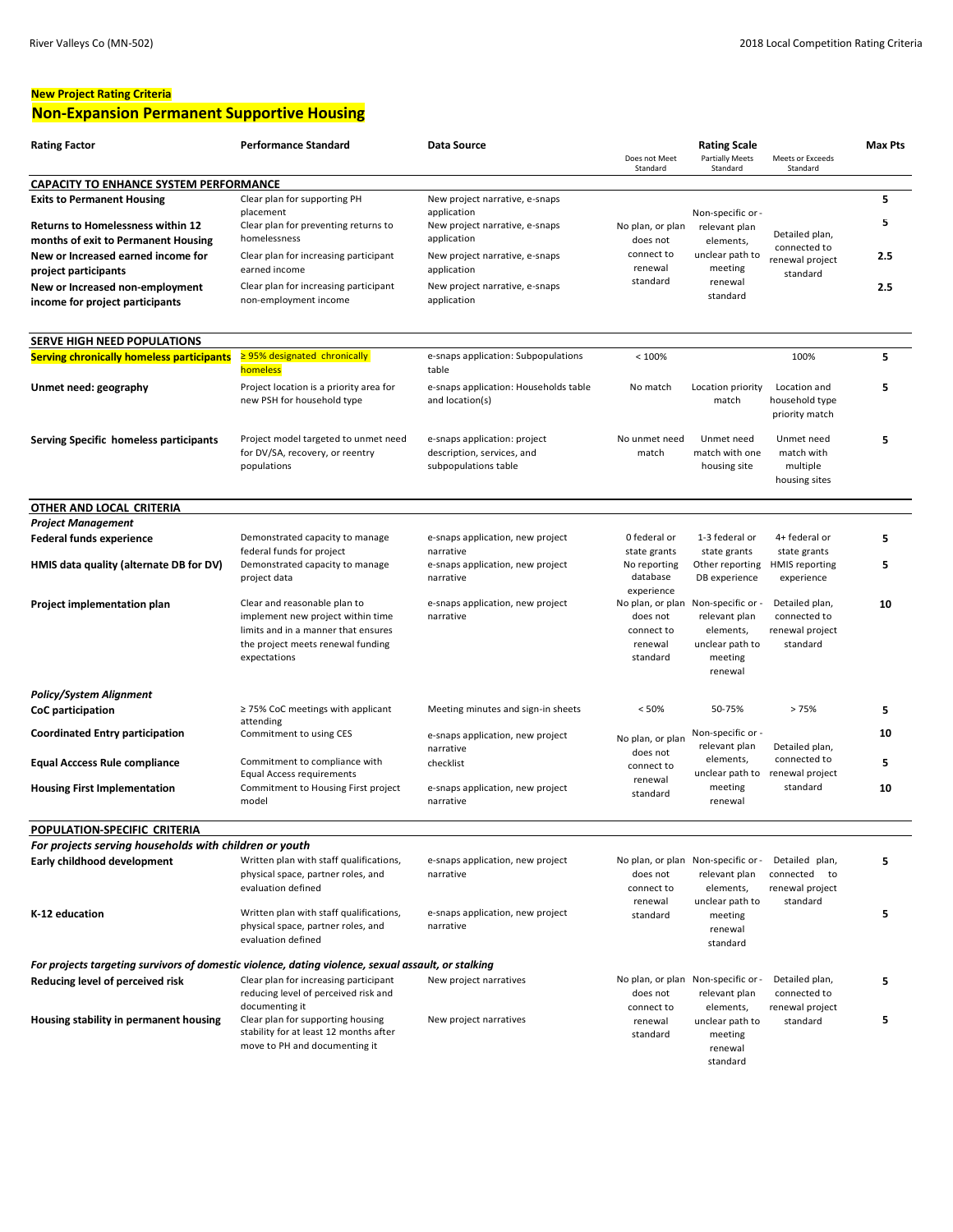## **New Project Rating Criteria**

## **Expansion Permanent Supportive Housing**

| <b>Rating Factor</b>                                                                                                          | <b>Performance Standard</b>                                                                                                    | Data Source                                                                        | Does not Meet<br>Standard                                          | <b>Rating Scale</b><br><b>Partially Meets</b><br>Standard                                                 | Meets or Exceeds<br>Standard                                  | Max Pts |
|-------------------------------------------------------------------------------------------------------------------------------|--------------------------------------------------------------------------------------------------------------------------------|------------------------------------------------------------------------------------|--------------------------------------------------------------------|-----------------------------------------------------------------------------------------------------------|---------------------------------------------------------------|---------|
| <b>CAPACITY TO ENHANCE SYSTEM PERFORMANCE</b>                                                                                 |                                                                                                                                |                                                                                    |                                                                    |                                                                                                           |                                                               |         |
| <b>Exits to Permanent Housing</b><br><b>Returns to Homelessness within 12</b>                                                 | Clear plan for preventing returns to<br>homelessness<br>< 10% of participants returned to                                      | New project narrative, e-snaps<br>application<br>New project narrative, e-snaps    |                                                                    | Non-specific or -                                                                                         |                                                               | 5<br>5  |
| months of exit to Permanent Housing*                                                                                          | homelessness                                                                                                                   | application                                                                        | No plan, or plan<br>does not<br>connect to                         | relevant plan<br>elements,<br>unclear path to                                                             | Detailed plan,<br>connected to                                |         |
| New or Increased earned income for<br>project participants                                                                    | Clear plan for increasing participant<br>earned income                                                                         | New project narrative, e-snaps<br>application                                      | renewal<br>standard                                                | meeting<br>renewal                                                                                        | renewal project<br>standard                                   | 2.5     |
| New or Increased non-employment<br>income for project participants                                                            | ≥ 40% adult stayers increased non-<br>employment income                                                                        | New project narrative, e-snaps<br>application                                      |                                                                    | standard                                                                                                  |                                                               | 2.5     |
| Recent overall performance                                                                                                    | Current renewal project performance<br>is satisfactory                                                                         | Renewal project score report                                                       |                                                                    | Carry over total points from renewal project<br>performance section.                                      |                                                               | 20      |
| * Not applicable for projects from victim service provider applicants. Housing Stability rating criteria in DV section below. |                                                                                                                                |                                                                                    |                                                                    |                                                                                                           |                                                               |         |
| SERVE HIGH NEED POPULATIONS                                                                                                   |                                                                                                                                |                                                                                    |                                                                    |                                                                                                           |                                                               |         |
| Serving chronically homeless participants ≥ 95% designated chronically                                                        | homeless                                                                                                                       | e-snaps application: Subpopulations<br>table                                       | < 100%                                                             |                                                                                                           | 100%                                                          | 5       |
| Unmet need: geography                                                                                                         | Project location is a priority area for<br>new PSH for household type                                                          | e-snaps application: Households table<br>and location(s)                           | No match                                                           | Location priority<br>match                                                                                | Location and<br>household type<br>priority match              | 5       |
| Unmet need: client choice                                                                                                     | Project model targeted to unmet need<br>for DV/SA, recovery, or reentry<br>populations                                         | e-snaps application: project<br>description, services, and<br>subpopulations table | No unmet need<br>match                                             | Unmet need<br>match with one<br>housing site                                                              | Unmet need<br>match with<br>multiple<br>housing sites         | 5       |
| OTHER AND LOCAL CRITERIA                                                                                                      |                                                                                                                                |                                                                                    |                                                                    |                                                                                                           |                                                               |         |
| <b>Project Management</b>                                                                                                     |                                                                                                                                |                                                                                    |                                                                    |                                                                                                           |                                                               |         |
| Recent project management performance Current renewal project management                                                      | is satisfactory                                                                                                                | Renewal project score report                                                       | Carry over total points from renewal project<br>management section |                                                                                                           |                                                               | 20      |
| Project implementation plan                                                                                                   |                                                                                                                                | e-snaps application, new project<br>narrative                                      | does not<br>connect to<br>renewal<br>standard                      | No plan, or plan Non-specific or -<br>relevant plan<br>elements,<br>unclear path to<br>meeting<br>renewal | Detailed plan,<br>connected to<br>renewal project<br>standard | 10      |
| <b>Policy/System Alignment</b><br>Recent project policy/system alignment<br>performance                                       | Current renewal project policy/system<br>alignment is satisfactory                                                             | e-snaps application, new project<br>narrative                                      |                                                                    | Carry over total points from renewal project<br>policy/system alignment section                           |                                                               | 30      |
| POPULATION-SPECIFIC CRITERIA                                                                                                  |                                                                                                                                |                                                                                    |                                                                    |                                                                                                           |                                                               |         |
| For projects serving households with children or youth                                                                        |                                                                                                                                |                                                                                    |                                                                    |                                                                                                           |                                                               |         |
| Recent project performance for serving<br>children and youth                                                                  | Current renewal project performance<br>serving children/youth is satisfactory                                                  | e-snaps application, new project<br>narrative                                      |                                                                    | Carry over total points from renewal project<br>policy/system alignment section                           |                                                               | 10      |
| For projects targeting survivors of domestic violence, dating violence, sexual assault, or stalking                           |                                                                                                                                |                                                                                    |                                                                    |                                                                                                           |                                                               |         |
| Reducing level of perceived risk                                                                                              | Clear plan for increasing participant<br>reducing level of perceived risk and                                                  | New project narratives                                                             | does not                                                           | No plan, or plan Non-specific or -<br>relevant plan                                                       | Detailed plan,<br>connected to                                | 5       |
| Housing stability in permanent housing                                                                                        | documenting it<br>Clear plan for supporting housing<br>stability for at least 12 months after<br>move to PH and documenting it | New project narratives                                                             | connect to<br>renewal<br>standard                                  | elements,<br>unclear path to<br>meeting<br>renewal<br>standard                                            | renewal project<br>standard                                   | 5       |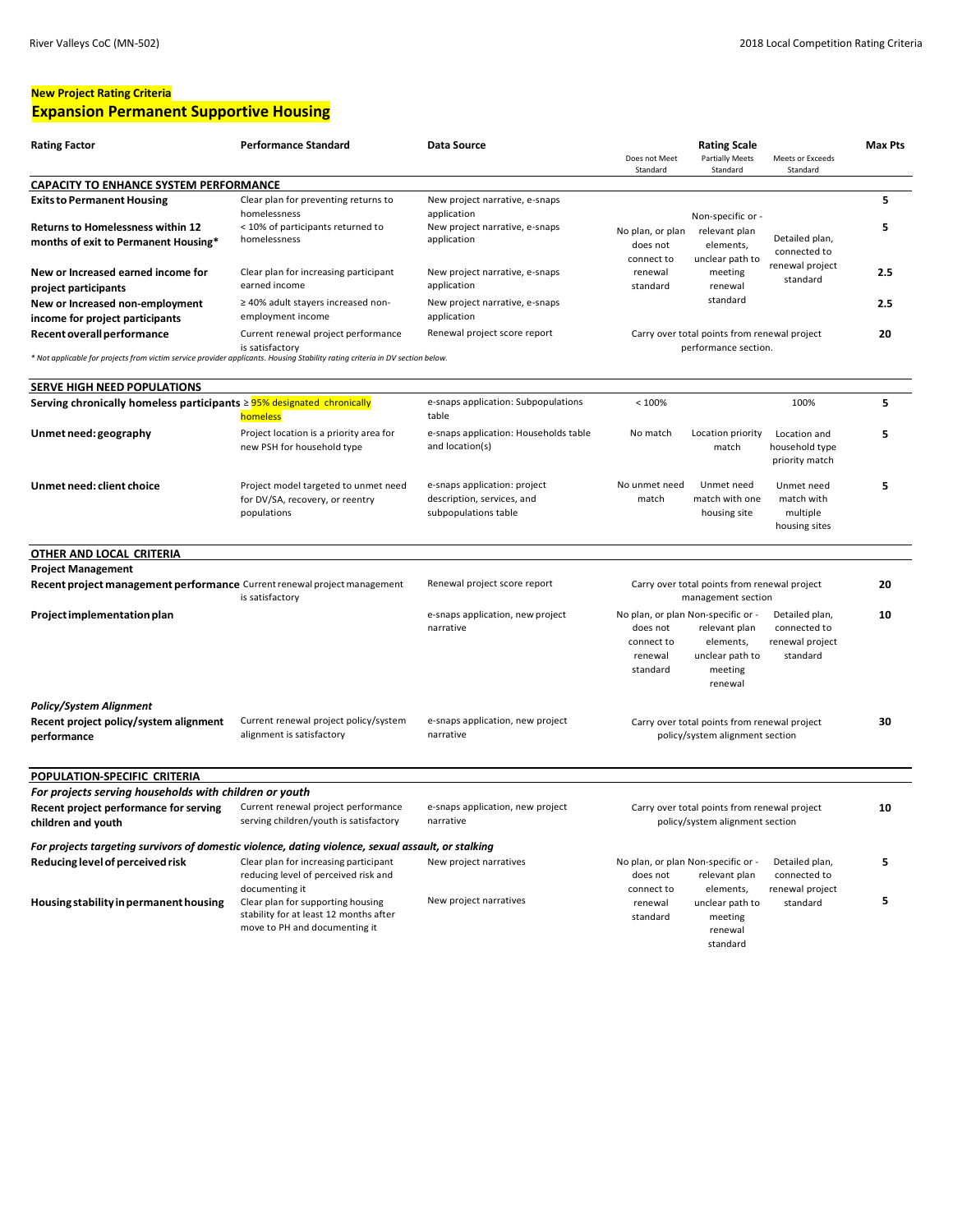## **New Project Rating Criteria Non-Expansion Rapid Re-Housing**

standard

| <b>Rating Factor</b>                                                                                                          | <b>Performance Standard</b>                                                                                                                                   | Data Source                                                                        | Does not Meet<br>Standard                                         | <b>Rating Scale</b><br><b>Partially Meets</b><br>Standard                                | Meets or Exceeds<br>Standard                                  | <b>Max Pts</b> |
|-------------------------------------------------------------------------------------------------------------------------------|---------------------------------------------------------------------------------------------------------------------------------------------------------------|------------------------------------------------------------------------------------|-------------------------------------------------------------------|------------------------------------------------------------------------------------------|---------------------------------------------------------------|----------------|
| PERFORMANCE MEASURES                                                                                                          |                                                                                                                                                               |                                                                                    |                                                                   |                                                                                          |                                                               |                |
| <b>Exits to Permanent Housing</b>                                                                                             | Clear plan for supporting PH                                                                                                                                  | New project narrative, e-snaps                                                     |                                                                   |                                                                                          |                                                               | 5              |
|                                                                                                                               | placement<br>Clear plan for preventing returns to                                                                                                             | application                                                                        |                                                                   | Non-specific or -                                                                        |                                                               |                |
| <b>Returns to Homelessness within 12</b>                                                                                      | homelessness                                                                                                                                                  | New project narrative, e-snaps                                                     | No plan, or plan                                                  | relevant plan                                                                            |                                                               | 5              |
| months of exit to Permanent Housing*                                                                                          |                                                                                                                                                               | application                                                                        | does not                                                          | elements,                                                                                | Detailed plan,                                                |                |
|                                                                                                                               |                                                                                                                                                               |                                                                                    | connect to                                                        | unclear path to                                                                          | connected to                                                  |                |
| New or Increased earned income for                                                                                            | Clear plan for increasing participant                                                                                                                         | New project narrative, e-snaps                                                     | renewal                                                           | meeting                                                                                  | renewal project                                               | 2.5            |
| project participants                                                                                                          | earned income                                                                                                                                                 | application                                                                        | standard                                                          | renewal                                                                                  | standard                                                      |                |
| New or Increased non-employment                                                                                               | Clear plan for increasing participant                                                                                                                         | New project narrative, e-snaps                                                     |                                                                   | standard                                                                                 |                                                               | 2.5            |
| income for project participants                                                                                               | non-employment income                                                                                                                                         | application                                                                        |                                                                   |                                                                                          |                                                               |                |
| * Not applicable for projects from victim service provider applicants. Housing Stability rating criteria in DV section below. |                                                                                                                                                               |                                                                                    |                                                                   |                                                                                          |                                                               |                |
| SERVE HIGH NEED POPULATIONS                                                                                                   |                                                                                                                                                               |                                                                                    |                                                                   |                                                                                          |                                                               |                |
| Serving chronically homeless participants $\geq$ 30% designated chronically                                                   |                                                                                                                                                               | e-snaps application: Subpopulations                                                | < 20%                                                             | 20-29.9%                                                                                 | $\geq 30\%$                                                   | 5              |
|                                                                                                                               | homeless                                                                                                                                                      | table                                                                              |                                                                   |                                                                                          |                                                               |                |
| Unmet need: geography                                                                                                         | Project location is a priority area for<br>new PSH for household type                                                                                         | e-snaps application: Households table<br>and location(s)                           | No match                                                          | Location priority<br>match                                                               | Location and<br>household type<br>priority match              | 5              |
| Unmet need: client choice                                                                                                     | Project model targeted to unmet need<br>for DV/SA, recovery, or reentry<br>populations                                                                        | e-snaps application: project<br>description, services, and<br>subpopulations table | No unmet need<br>match                                            | Unmet need<br>match with one<br>housing site                                             | Unmet need<br>match with<br>multiple<br>housing sites         | 5              |
| OTHER AND LOCAL CRITERIA                                                                                                      |                                                                                                                                                               |                                                                                    |                                                                   |                                                                                          |                                                               |                |
| <b>Project Management</b>                                                                                                     |                                                                                                                                                               |                                                                                    |                                                                   |                                                                                          |                                                               |                |
| <b>Federal funds experience</b>                                                                                               | Demonstrated capacity to manage                                                                                                                               | e-snaps application, new project                                                   | 0 federal or                                                      | 1-3 federal or                                                                           | 4+ federal or                                                 | 5              |
|                                                                                                                               | federal funds for project                                                                                                                                     | narrative                                                                          | state grants                                                      | state grants                                                                             | state grants                                                  |                |
| HMIS data quality (alternate DB for DV)                                                                                       | Demonstrated capacity to manage<br>project data                                                                                                               | e-snaps application, new project<br>narrative                                      | No reporting<br>database<br>experience                            | Other reporting<br>DB experience                                                         | <b>HMIS</b> reporting<br>experience                           | 5              |
| Project implementation plan                                                                                                   | Clear and reasonable plan to<br>implement new project within time<br>limits and in a manner that ensures<br>the project meets renewal funding<br>expectations | e-snaps application, new project<br>narrative                                      | No plan, or plan<br>does not<br>connect to<br>renewal<br>standard | Non-specific or -<br>relevant plan<br>elements,<br>unclear path to<br>meeting<br>renewal | Detailed plan,<br>connected to<br>renewal project<br>standard | 10             |
| <b>Policy/System Alignment</b>                                                                                                |                                                                                                                                                               |                                                                                    |                                                                   |                                                                                          |                                                               |                |
| CoC participation                                                                                                             | $\geq$ 75% CoC meetings with applicant                                                                                                                        | Meeting minutes and sign-in sheets                                                 | < 50%                                                             | 50-75%                                                                                   | >75%                                                          | 5              |
|                                                                                                                               | attending                                                                                                                                                     |                                                                                    |                                                                   |                                                                                          |                                                               |                |
| Coordinated Entry participation                                                                                               | Commitment to using CES                                                                                                                                       | e-snaps application, new project                                                   | No plan, or plan                                                  | Non-specific or -                                                                        |                                                               | 10             |
|                                                                                                                               |                                                                                                                                                               | narrative                                                                          | does not                                                          | relevant plan                                                                            | Detailed plan,                                                |                |
| Equal Acccess Rule compliance                                                                                                 | Commitment to compliance with                                                                                                                                 | CES checklist, sign-in sheets, CES files,                                          | connect to                                                        | elements,                                                                                | connected to                                                  | 5              |
|                                                                                                                               | <b>Equal Access requirements</b>                                                                                                                              | CES referral records                                                               | renewal                                                           | unclear path to                                                                          | renewal project                                               |                |
| <b>Housing First Implementation</b>                                                                                           | Commitment to Housing First project<br>model                                                                                                                  | e-snaps application, new project<br>narrative                                      | standard                                                          | meeting<br>renewal                                                                       | standard                                                      | 10             |
| POPULATION-SPECIFIC CRITERIA                                                                                                  |                                                                                                                                                               |                                                                                    |                                                                   |                                                                                          |                                                               |                |
| For projects serving households with children or youth                                                                        |                                                                                                                                                               |                                                                                    |                                                                   |                                                                                          |                                                               |                |
| Early childhood development                                                                                                   | Written plan with staff qualifications,<br>physical space, partner roles, and<br>evaluation defined                                                           | e-snaps application, new project<br>narrative                                      | does not<br>connect to                                            | No plan, or plan Non-specific or -<br>relevant plan<br>elements,                         | Detailed plan,<br>connected to<br>renewal project             | 5              |
| K-12 education                                                                                                                | Written plan with staff qualifications,                                                                                                                       | e-snaps application, new project                                                   | renewal                                                           | unclear path to                                                                          | standard                                                      | 5              |
|                                                                                                                               | physical space, partner roles, and<br>evaluation defined                                                                                                      | narrative                                                                          | standard                                                          | meeting<br>renewal<br>standard                                                           |                                                               |                |
| For projects targeting survivors of domestic violence, dating violence, sexual assault, or stalking                           |                                                                                                                                                               |                                                                                    |                                                                   |                                                                                          |                                                               |                |
| Reducing level of perceived risk                                                                                              | Clear plan for increasing participant                                                                                                                         | New project narratives                                                             |                                                                   | No plan, or plan Non-specific or -                                                       | Detailed plan,                                                | 5              |
|                                                                                                                               | reducing level of perceived risk and                                                                                                                          |                                                                                    | does not                                                          | relevant plan                                                                            | connected to                                                  |                |
|                                                                                                                               | documenting it                                                                                                                                                |                                                                                    | connect to                                                        | elements,                                                                                | renewal project                                               |                |
| Housing stability in permanent housing                                                                                        | Clear plan for supporting housing                                                                                                                             | New project narratives                                                             | renewal                                                           | unclear path to                                                                          | standard                                                      | 5              |
|                                                                                                                               | stability for at least 12 months after                                                                                                                        |                                                                                    | standard                                                          | meeting                                                                                  |                                                               |                |
|                                                                                                                               | move to PH and documenting it                                                                                                                                 |                                                                                    |                                                                   | renewal                                                                                  |                                                               |                |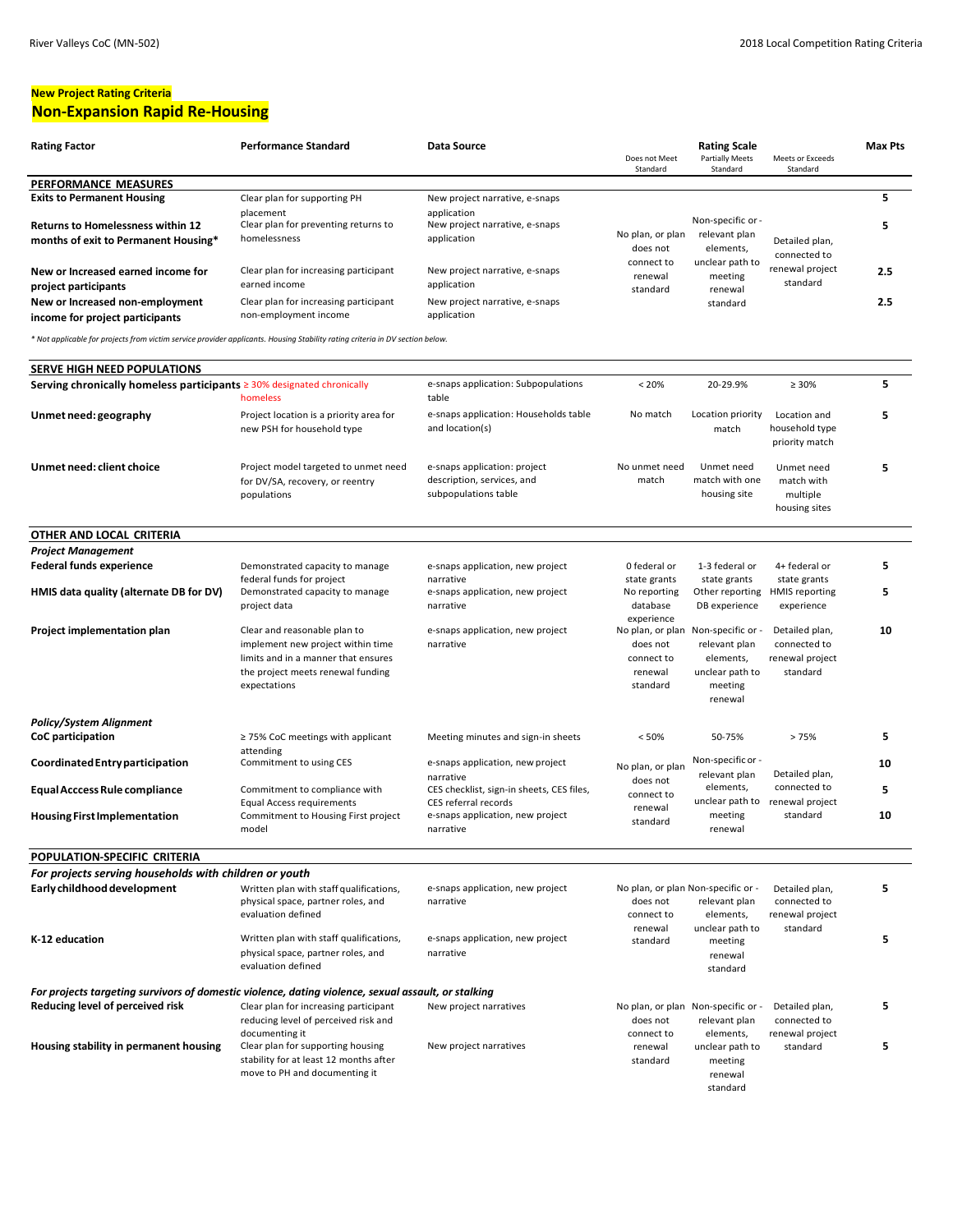# **New Project Rating Criteria**

## **Expansion Rapid Re-Housing**

| <b>Rating Factor</b>                                                                                                                                        | <b>Performance Standard</b>                                                                                                    | Data Source                                                                                    | Does not Meet<br>Standard                                          | <b>Rating Scale</b><br><b>Partially Meets</b><br>Standard                                                 | Meets or Exceeds<br>Standard                                  | <b>Max Pts</b> |
|-------------------------------------------------------------------------------------------------------------------------------------------------------------|--------------------------------------------------------------------------------------------------------------------------------|------------------------------------------------------------------------------------------------|--------------------------------------------------------------------|-----------------------------------------------------------------------------------------------------------|---------------------------------------------------------------|----------------|
| <b>CAPACITY TO ENHANCE SYSTEM PERFORMANCE</b>                                                                                                               |                                                                                                                                |                                                                                                |                                                                    |                                                                                                           |                                                               |                |
| <b>Exits to Permanent Housing</b><br><b>Returns to Homelessness within 12</b><br>months of exit to Permanent Housing*                                       | Clear plan for preventing returns to<br>homelessness<br>< 10% of participants returned to<br>homelessness                      | New project narrative, e-snaps<br>application<br>New project narrative, e-snaps<br>application | No plan, or plan<br>does not                                       | Non-specific or -<br>relevant plan<br>elements,<br>unclear path to                                        | Detailed plan,<br>connected to                                | 5<br>5         |
| New or Increased earned income for<br>project participants                                                                                                  | Clear plan for increasing participant<br>earned income                                                                         | New project narrative, e-snaps<br>application                                                  | connect to<br>renewal<br>standard                                  | meeting<br>renewal                                                                                        | renewal project<br>standard                                   | 2.5            |
| New or Increased non-employment<br>income for project participants                                                                                          | ≥ 40% adult stayers increased non-<br>employment income                                                                        | New project narrative, e-snaps<br>application                                                  |                                                                    | standard                                                                                                  |                                                               | 2.5            |
| Recent overall performance<br>* Not applicable for projects from victim service provider applicants. Housing Stability rating criteria in DV section below. | Current renewal project performance<br>is satisfactory                                                                         | Renewal project score report                                                                   |                                                                    | Carry over total points from renewal project<br>performance section.                                      |                                                               | 15             |
|                                                                                                                                                             |                                                                                                                                |                                                                                                |                                                                    |                                                                                                           |                                                               |                |
| SERVE HIGH NEED POPULATIONS                                                                                                                                 |                                                                                                                                |                                                                                                |                                                                    |                                                                                                           |                                                               |                |
| Serving chronically homeless participants $\geq$ 30% designated chronically                                                                                 | homeless                                                                                                                       | e-snaps application: Subpopulations<br>table                                                   | < 20%                                                              | 20-29.9%                                                                                                  | $\geq 30\%$                                                   | 5              |
| Unmet need: geography                                                                                                                                       | Project location is a priority area for<br>new PSH for household type                                                          | e-snaps application: Households table<br>and location(s)                                       | No match                                                           | Location priority<br>match                                                                                | Location and<br>household type<br>priority match              | 5              |
| Unmet need: client choice                                                                                                                                   | Project model targeted to unmet need<br>for DV/SA, recovery, or reentry<br>populations                                         | e-snaps application: project<br>description, services, and<br>subpopulations table             | No unmet need<br>match                                             | Unmet need<br>match with one<br>housing site                                                              | Unmet need<br>match with<br>multiple<br>housing sites         | 5              |
| OTHER AND LOCAL CRITERIA                                                                                                                                    |                                                                                                                                |                                                                                                |                                                                    |                                                                                                           |                                                               |                |
| <b>Project Management</b>                                                                                                                                   |                                                                                                                                |                                                                                                |                                                                    |                                                                                                           |                                                               |                |
| Recent project management performance Current renewal project management                                                                                    | is satisfactory                                                                                                                | Renewal project score report                                                                   | Carry over total points from renewal project<br>management section |                                                                                                           |                                                               | 20             |
| Project implementation plan                                                                                                                                 |                                                                                                                                | e-snaps application, new project<br>narrative                                                  | does not<br>connect to<br>renewal<br>standard                      | No plan, or plan Non-specific or -<br>relevant plan<br>elements,<br>unclear path to<br>meeting<br>renewal | Detailed plan,<br>connected to<br>renewal project<br>standard | 10             |
| <b>Policy/System Alignment</b>                                                                                                                              |                                                                                                                                |                                                                                                |                                                                    |                                                                                                           |                                                               |                |
| Recent project policy/system alignment<br>performance                                                                                                       | Current renewal project policy/system<br>alignment is satisfactory                                                             | e-snaps application, new project<br>narrative                                                  |                                                                    | Carry over total points from renewal project<br>policy/system alignment section                           |                                                               | 30             |
| POPULATION-SPECIFIC CRITERIA                                                                                                                                |                                                                                                                                |                                                                                                |                                                                    |                                                                                                           |                                                               |                |
| For projects serving households with children or youth                                                                                                      |                                                                                                                                |                                                                                                |                                                                    |                                                                                                           |                                                               |                |
| Recent project performance for serving<br>children and youth                                                                                                | Current renewal project performance<br>serving children/youth is satisfactory                                                  | e-snaps application, new project<br>narrative                                                  |                                                                    | Carry over total points from renewal project<br>policy/system alignment section                           |                                                               | 10             |
| For projects targeting survivors of domestic violence, dating violence, sexual assault, or stalking                                                         |                                                                                                                                |                                                                                                |                                                                    |                                                                                                           |                                                               |                |
| Reducing level of perceived risk                                                                                                                            | Clear plan for increasing participant<br>reducing level of perceived risk and                                                  | New project narratives                                                                         | does not                                                           | No plan, or plan Non-specific or -<br>relevant plan                                                       | Detailed plan,<br>connected to                                | 5              |
| Housing stability in permanent housing                                                                                                                      | documenting it<br>Clear plan for supporting housing<br>stability for at least 12 months after<br>move to PH and documenting it | New project narratives                                                                         | connect to<br>renewal<br>standard                                  | elements,<br>unclear path to<br>meeting<br>renewal<br>standard                                            | renewal project<br>standard                                   | 5              |